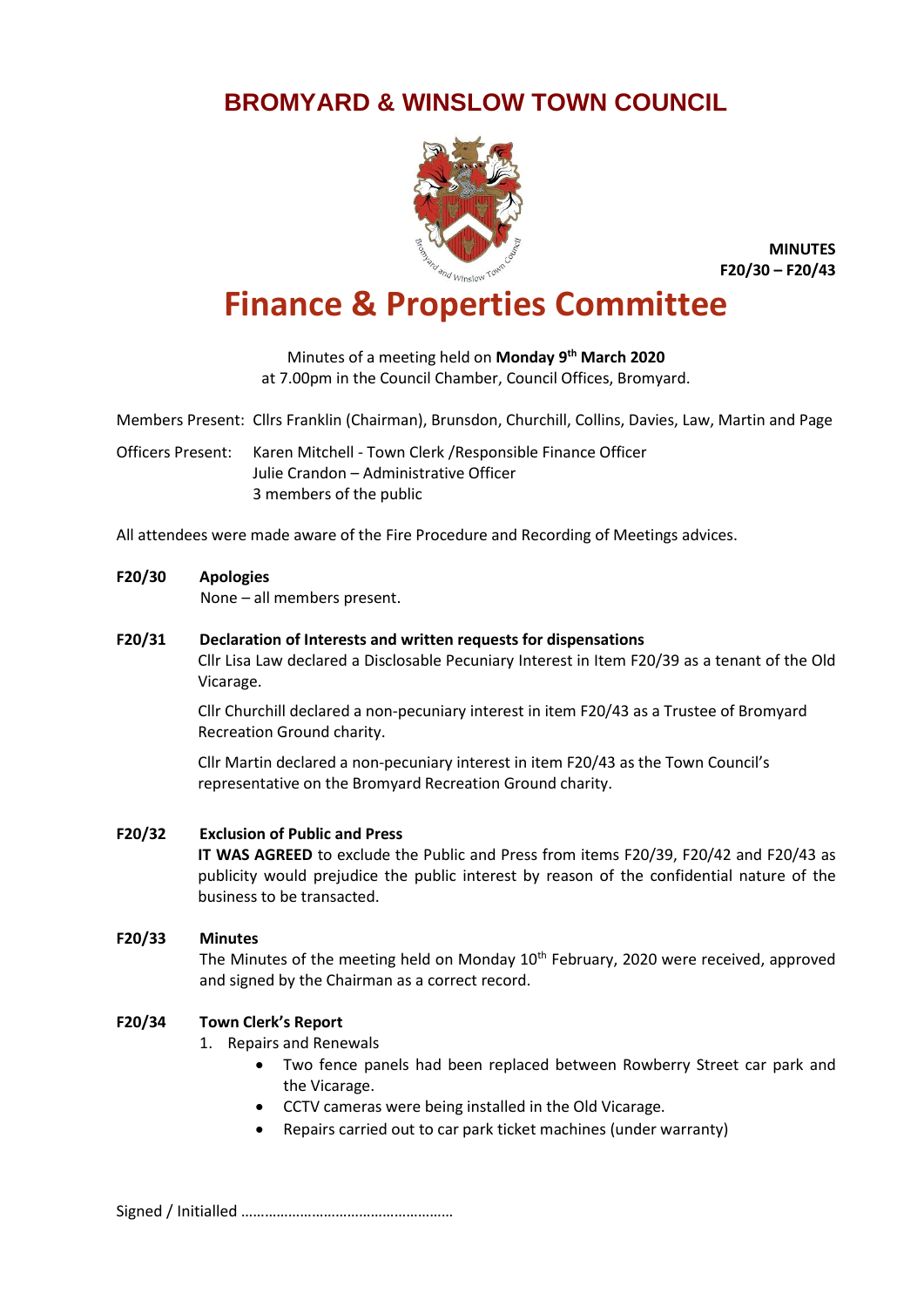- 2. Other items
	- A review of notice boards, street signage, etc. to be presented to a future meeting. Referred by the Planning and Economic Development Committee (P20/28 2ii refers).
	- Expression of interest form had been submitted to BBLP for both the "Lengthsman" and "Parish Path Partnership (P3)" scenes 2929/21, reflecting the obligation on Councils to complete their Annual Maintenance Plan, in order to obtain permission from Balfour Beatty Living Place for work on Herefordshire Council land.
	- Herefordshire Council Public Green Spaces Community Grant Scheme 2019/20 (C20/15) refers. The draft application is under preparation.
	- Broadbridge Hedge planting has been completed.

# **F20/35 Finance**

- a) Income and Expenditure by Budget Heading (February 2020) **It was RESOLVED** to accept item a.
- b) Bank Reconciliation (February 2020) **It was RESOLVED** to accept item b. Cllr Lisa Law was nominated to initial the Bank Statements and the Petty Cash book.
- c) Bank Reconciliations (December 2019 quarter) Cllrs **noted** the verification of bank reconciliations for the December quarter by Cllr Davies.
- d) Top Sheet (February 2020) **It was RESOLVED** to accept item d.

# e) Accounts for Scrutiny

Cllrs reviewed the invoices and initialled the top sheet once they were satisfied.

|          | Company                                   | Items                                                                               | <b>Net</b> | <b>VAT</b> | Total    |
|----------|-------------------------------------------|-------------------------------------------------------------------------------------|------------|------------|----------|
| Contract |                                           |                                                                                     |            |            |          |
|          | A & E Fire &<br>Security                  | Intruder alarm monitoring charge<br>01.02.20-31.01.20. Heritage Centre              | 295.00     | 59.00      | 354.00   |
|          | A & E Fire &<br>Security                  | Fire alarm monitoring charge<br>01.03.20-28.02.20 Old Vicarage                      | 295.00     | 59.00      | 354.00   |
|          | A & E Fire &<br>Security                  | Fire alarm monitoring charge<br>01.03.20-28.02.21 Heritage Centre                   | 295.00     | 59.00      | 354.00   |
|          | <b>WM Energy</b>                          | ELEC Tenbury Rd charging point<br>01/01/20 - 31/01/20                               | 37.75      | 1.89       | 39.64    |
|          | <b>WM Energy</b>                          | <b>ELEC Town Council offices</b><br>01/02/20 - 31/01/20                             | 224.63     | 44.93      | 269.56   |
|          | <b>WM Energy</b>                          | GAS Town Council offices 31/12/19<br>$-31/01/20$                                    | 296.15     | 59.23      | 355.38   |
|          | <b>Rialtas Business</b><br>Solutions Ltd. | Omega cashbook, sales ledger and<br>purchase ledger annual support &<br>maintenance | 661.00     | 132.20     | 793.20   |
|          | R Wilks                                   | Grounds Maintenance February 20                                                     | 1,126.30   | 225.26     | 1,351.56 |
|          | R Wilks                                   | Grounds Maintenance March 20                                                        | 1,126.30   | 225.26     | 1,351.56 |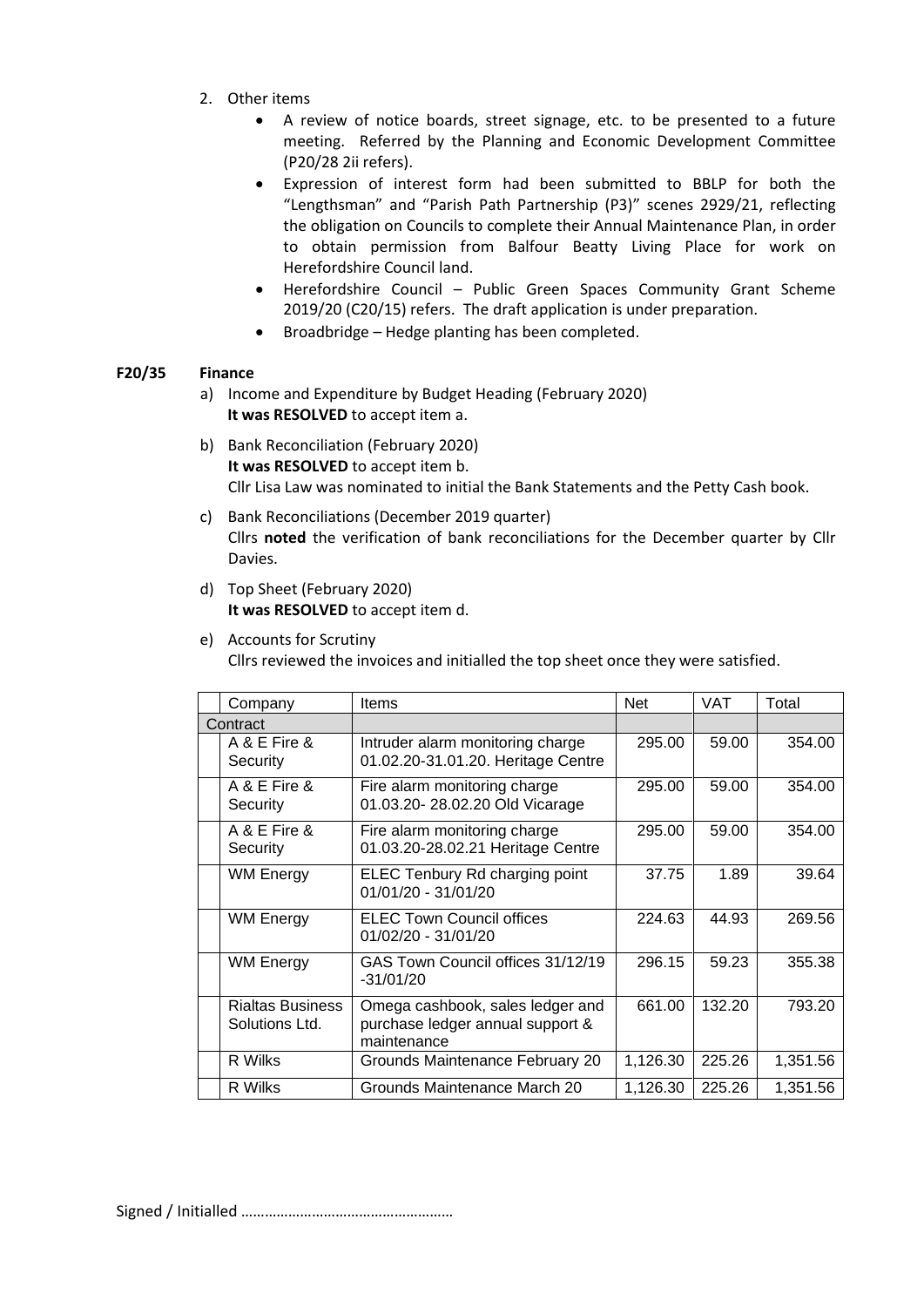| Non-contract |                              |                                                                |          |        |          |
|--------------|------------------------------|----------------------------------------------------------------|----------|--------|----------|
|              | <b>SLCC</b>                  | Practitioners Conference 2020<br>Town Clerk                    | 105.00   | 21.00  | 126.00   |
|              | <b>SLCC</b>                  | Practitioners Conference 2020<br>Deputy Town Clerk             | 105.00   | 21.00  | 126.00   |
|              | Worcestershie<br><b>CALC</b> | <b>ICCM</b> training (Cemetery<br>Management) Clerk and Deputy | 200.00   | 40.00  | 240.00   |
|              | <b>ACT Computers</b>         | Laptop & associated hardware<br>delivery and installation      | 1,220.00 | 244.00 | 1,464.00 |
|              | <b>HALC</b>                  | Training 8.1.20 (Cllr D Dunne-<br>Thomas)                      | 40.00    | 8.00   | 48.00    |
| Direct debit |                              |                                                                |          |        |          |
|              | <b>WM Energy</b>             | <b>ELEC Tenbury Road toilets</b><br>01/01/20 - 31/01/20        | 80.41    | 4.02   | 84.43    |
|              | <b>WM Energy</b>             | GAS Heritage Centre 31/12/19 -<br>31/01/20                     | 139.40   | 27.88  | 167.28   |

**It was RESOLVED** to accept item e.

- f) Report of monthly payments **It was RESOLVED** to accept item f. Cllr Martin signed the report for the month of February 2020.
- g) Replacement Cheque Item withdrawn. Cheque found by supplier.

# **F20/36 Grants**

- 1. Members considered the following grant applications.
	- a) **It was RESOLVED** to grant to the Conquest Theatre Trust Ltd the sum of £250.00 for improvements to lighting in the theatre's foyer.
	- b) **It was RESOLVED** that the Repair Café application for £1,000 be deferred pending receipt of further information and representation by the applicant at the meeting.
	- c) **It was RESOLVED** to grant to the Royal British Legion Bromyard Branch the sum of £895.00 for the annual Bromyard RBL Poppy Festival commemorating VE & VJ Victory 75.
- 2. End of Grant Report Bromyard RBL (Op Pied Piper WW2 Evacuees) 08/11/2019 was received and noted.

# **F20/37 Health and Safety Update**

- 1. Cllr Law gave a verbal report on the year 2 visit by Ellis Whittam on 20<sup>th</sup> February 2020.
- 2. Members reviewed the updated General Risk Assessment, noting that a significant number of items had been completed. Cllr Collins volunteered to assist Cllr Law to work through outstanding items.
- 3. Health and Safety training. It was agreed to book a training session with Ellis Whittam for all Councillors, to be held in June.
- 4. Health and Safety Policy Following a review, it was **RESOLVED** that the Health and Safety Policy be confirmed without change.

# **F20/38 Tenbury Road Car Park**

Members considered a request from the organisers of Bromyard Speed Festival to reserve car parking space immediately outside the Conquest Theatre for a display of 45 rally cars on Saturday 30<sup>th</sup> May from 4.30pm onwards.